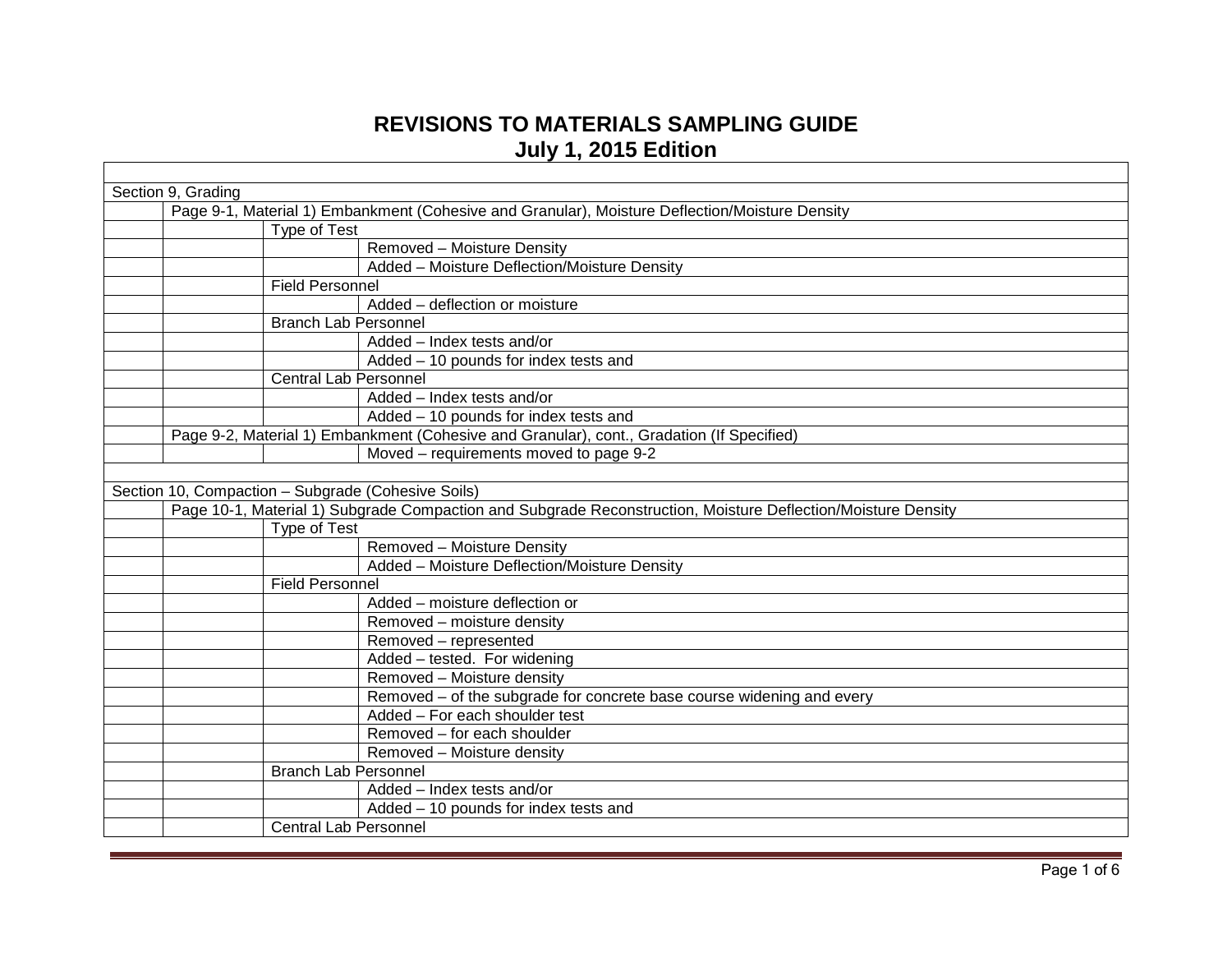|                                                                               |                              | Added - Index tests and/or                                                                                                    |  |
|-------------------------------------------------------------------------------|------------------------------|-------------------------------------------------------------------------------------------------------------------------------|--|
|                                                                               |                              | Added - 10 pounds for index tests and                                                                                         |  |
|                                                                               |                              |                                                                                                                               |  |
|                                                                               |                              | Section 11, Compaction - Stabilized Portion of Granular Subgrade                                                              |  |
|                                                                               |                              | Page 11-1, Material 1) Stabilized Portion of Granular Subgrade, Moisture Deflection/Moisture Density                          |  |
|                                                                               | Type of Test                 |                                                                                                                               |  |
|                                                                               |                              | Removed - Moisture Density                                                                                                    |  |
|                                                                               |                              | Added - Moisture Deflection/Moisture Density                                                                                  |  |
|                                                                               | <b>Field Personnel</b>       |                                                                                                                               |  |
|                                                                               |                              | Added - moisture deflection and                                                                                               |  |
|                                                                               |                              | Removed - moisture density                                                                                                    |  |
|                                                                               | <b>Branch Lab Personnel</b>  |                                                                                                                               |  |
|                                                                               |                              | Added - index and/or                                                                                                          |  |
|                                                                               | <b>Central Lab Personnel</b> |                                                                                                                               |  |
|                                                                               |                              | Added - index and/or                                                                                                          |  |
|                                                                               |                              |                                                                                                                               |  |
| Section 12, Foundation Course (Crushed Concrete, Aggregate-D, and Bituminous) |                              |                                                                                                                               |  |
|                                                                               |                              | Page 12-3, Material 6) Foundation Course - Moisture Deflection/Moisture Density                                               |  |
|                                                                               | Type of Test                 |                                                                                                                               |  |
|                                                                               |                              | Removed - Moisture Density                                                                                                    |  |
|                                                                               |                              | Added - Moisture Deflection/Moisture Density                                                                                  |  |
|                                                                               | <b>Field Personnel</b>       |                                                                                                                               |  |
|                                                                               |                              | Added - moisture deflection or moisture                                                                                       |  |
|                                                                               |                              | Removed - moisture density                                                                                                    |  |
|                                                                               |                              | Added - For widening                                                                                                          |  |
|                                                                               |                              | Removed - In place density                                                                                                    |  |
|                                                                               |                              | Removed - for concrete base course widening                                                                                   |  |
|                                                                               |                              |                                                                                                                               |  |
|                                                                               |                              | Section 13, Granular Base, Granular Fill, Granular Backfill, Sand Blanket and MSE Walls                                       |  |
|                                                                               |                              | Page 13-4, Material 6) Granular Base, Granular Fill, Granular Backfill and Sand Blanket, Moisture Deflection/Moisture Density |  |
|                                                                               | Type of Test                 |                                                                                                                               |  |
|                                                                               |                              | Removed - Moisture Density                                                                                                    |  |
|                                                                               |                              | Added - Moisture Deflection/Moisture Density                                                                                  |  |
|                                                                               | <b>Field Personnel</b>       |                                                                                                                               |  |
|                                                                               |                              | Added - moisture deflection or                                                                                                |  |
|                                                                               |                              | Added - or for every one foot of thickness, whichever is greater.                                                             |  |
|                                                                               |                              | Removed – or fraction thereof                                                                                                 |  |
|                                                                               |                              | Removed - moisture density                                                                                                    |  |
|                                                                               |                              |                                                                                                                               |  |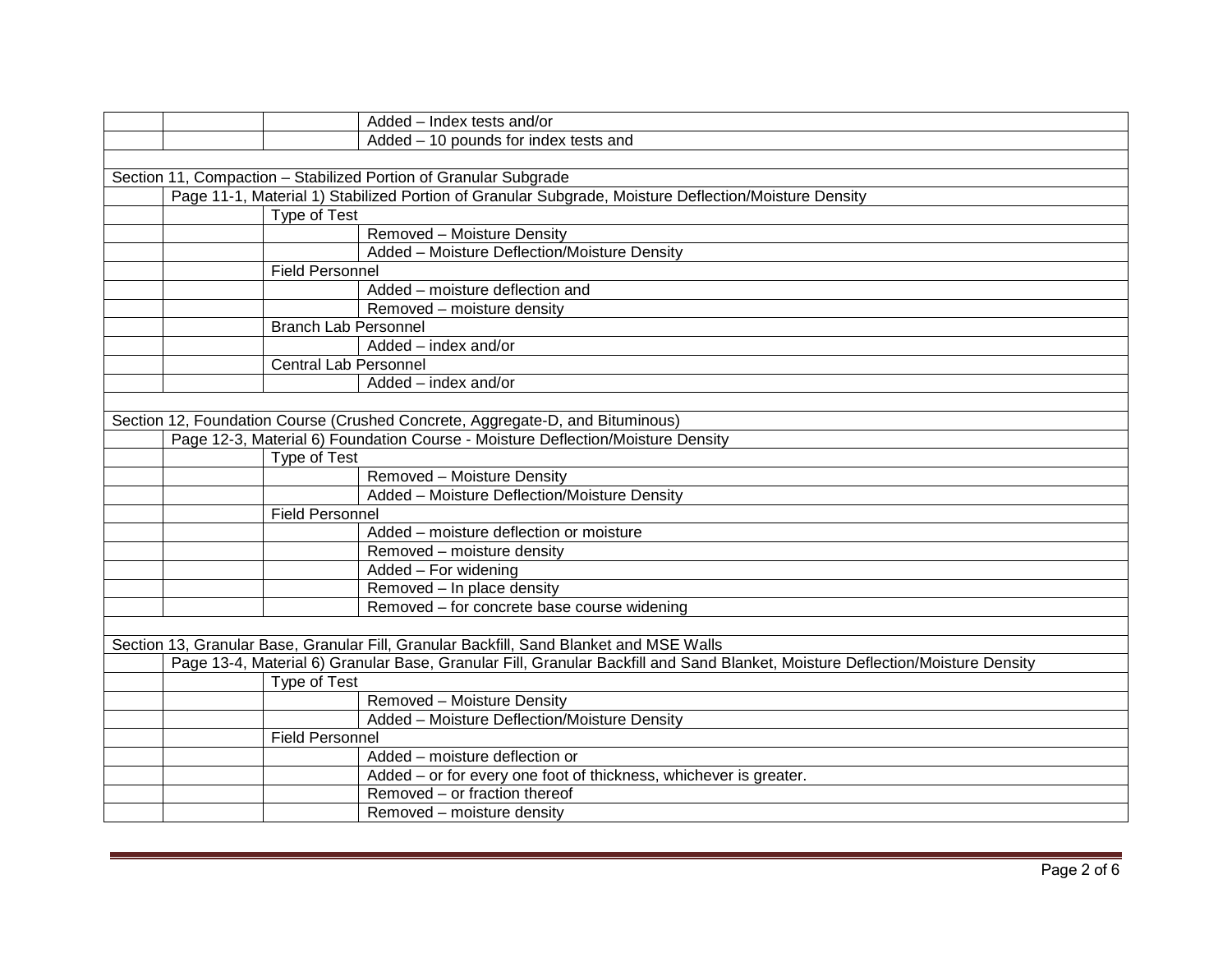|                              | Removed - density                                                                                                                                                                                                                                                                                                                                 |
|------------------------------|---------------------------------------------------------------------------------------------------------------------------------------------------------------------------------------------------------------------------------------------------------------------------------------------------------------------------------------------------|
|                              | Added - Index or                                                                                                                                                                                                                                                                                                                                  |
|                              | Removed – as in cases of some pit run materials.                                                                                                                                                                                                                                                                                                  |
| <b>Branch Lab Personnel</b>  |                                                                                                                                                                                                                                                                                                                                                   |
|                              | Added - 60-pound                                                                                                                                                                                                                                                                                                                                  |
|                              | Added - index and compaction curve tests                                                                                                                                                                                                                                                                                                          |
|                              | Removed - data                                                                                                                                                                                                                                                                                                                                    |
| <b>Central Lab Personnel</b> |                                                                                                                                                                                                                                                                                                                                                   |
|                              | Added - index and compaction curve tests                                                                                                                                                                                                                                                                                                          |
|                              | Removed - data                                                                                                                                                                                                                                                                                                                                    |
| Deflection/Moisture Density  | Page 13-6, Material 7) Stabilized Portion of Granular Base, Granular Fill, Granular Backfill and Sand Blanket, Moisture                                                                                                                                                                                                                           |
| Type of Test                 |                                                                                                                                                                                                                                                                                                                                                   |
|                              | Removed - Moisture Density                                                                                                                                                                                                                                                                                                                        |
|                              | Added - Moisture Deflection/Moisture Density                                                                                                                                                                                                                                                                                                      |
| <b>Field Personnel</b>       |                                                                                                                                                                                                                                                                                                                                                   |
|                              | Added – moisture deflection or                                                                                                                                                                                                                                                                                                                    |
|                              | Removed - moisture density                                                                                                                                                                                                                                                                                                                        |
|                              | Page 13-7, Material 8) Granular Backfill for Structures, Moisture Deflection/Moisture Density                                                                                                                                                                                                                                                     |
| Type of Test                 |                                                                                                                                                                                                                                                                                                                                                   |
|                              | Removed - Moisture Density                                                                                                                                                                                                                                                                                                                        |
|                              | Added - Moisture Deflection/Moisture Density                                                                                                                                                                                                                                                                                                      |
| <b>Field Personnel</b>       |                                                                                                                                                                                                                                                                                                                                                   |
|                              | Added - moisture deflection or moisture density test for every foot of backfill placed.                                                                                                                                                                                                                                                           |
|                              | Removed - each lift of aggregate                                                                                                                                                                                                                                                                                                                  |
|                              | Removed - moisture density                                                                                                                                                                                                                                                                                                                        |
| <b>Central Lab Personnel</b> |                                                                                                                                                                                                                                                                                                                                                   |
|                              | Added - index and compaction curve tests                                                                                                                                                                                                                                                                                                          |
|                              | Removed - data                                                                                                                                                                                                                                                                                                                                    |
|                              | Page 13-9, Material 11) Select and Random Granular Backfill for MSE Walls                                                                                                                                                                                                                                                                         |
| Type of Test                 |                                                                                                                                                                                                                                                                                                                                                   |
|                              | Added - Moisture Deflection/Moisture Density                                                                                                                                                                                                                                                                                                      |
|                              | QC Sampling and Testing By Contractor                                                                                                                                                                                                                                                                                                             |
|                              | $Added$ - - - - - - - - - - -                                                                                                                                                                                                                                                                                                                     |
| <b>Field Personnel</b>       |                                                                                                                                                                                                                                                                                                                                                   |
|                              | Added - In place moisture deflection or moisture density test for every foot of backfill placed. In case of short<br>sections test to confirm compliance with specifications. Project personnel will supply the 60-pound sample<br>needed to perform the testing shown under the Central Lab column. The sample shall be taken on the<br>project. |
|                              |                                                                                                                                                                                                                                                                                                                                                   |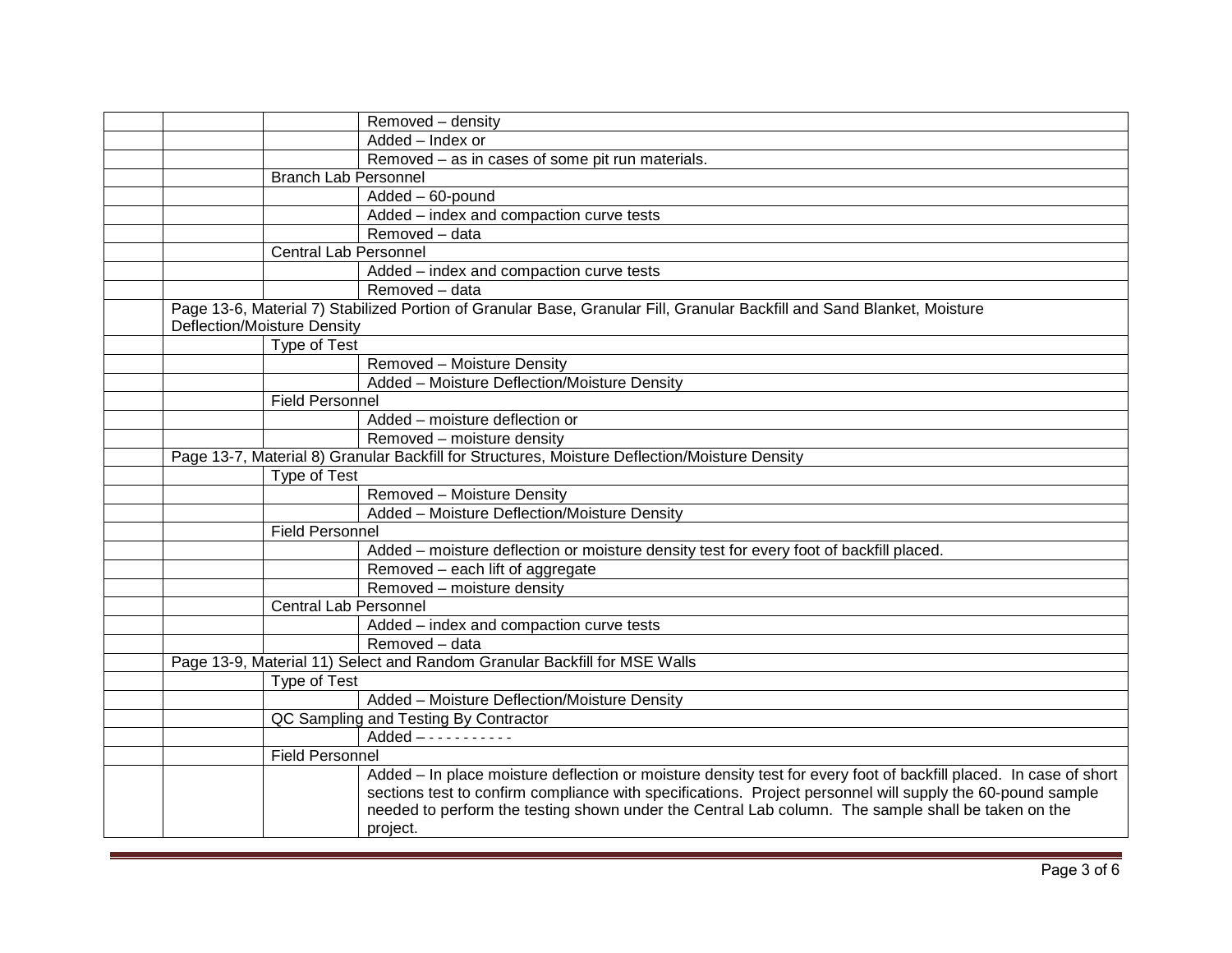| <b>Branch Lab Personnel</b>                                                                  |  |
|----------------------------------------------------------------------------------------------|--|
| $Added$ - - - - - - - - - - -                                                                |  |
| <b>Central Lab Personnel</b>                                                                 |  |
| Added - One 60-pound sample for index and compaction curve tests.                            |  |
| Location of Additional Information                                                           |  |
| $Added$ - - - - - - - - - - -                                                                |  |
|                                                                                              |  |
| Section 15, Portland Cement Concrete for Pavement, Base Course, Pavement Patching            |  |
| Page 15-5, Material 23) Calcium Chloride (Removed 7/1/2015)                                  |  |
| Removed - Material requirements from Materials Sampling Guide                                |  |
| Page 15-5, Material 24) Concrete Sealers                                                     |  |
| Item or Group                                                                                |  |
| Added - Material 24) Concrete Sealers                                                        |  |
| Sample Required (Tests to be made at Central Laboratory)                                     |  |
| $Added$ - - - - - - - - - - -                                                                |  |
| <b>Approved Products List</b>                                                                |  |
| Added - Yes                                                                                  |  |
| <b>Manufacturer Certified Tests Required</b>                                                 |  |
| Added - No                                                                                   |  |
| Manufacturer Certification of Compliance Required                                            |  |
| Added - No                                                                                   |  |
| Location of Additional Information                                                           |  |
|                                                                                              |  |
|                                                                                              |  |
| Section 16, Portland Cement Concrete for Structures, Culverts and Miscellaneous Construction |  |
| Page 16-5, Material 16) Concrete Sealers                                                     |  |
| Item or Group                                                                                |  |
| Added - Material 16) Concrete Sealers                                                        |  |
| Sample Required (Tests to be made at Central Laboratory)                                     |  |
|                                                                                              |  |
| <b>Approved Products List</b>                                                                |  |
| Added - Yes                                                                                  |  |
| <b>Manufacturer Certified Tests Required</b>                                                 |  |
| Added - No                                                                                   |  |
| Manufacturer Certification of Compliance Required                                            |  |
| Added - No                                                                                   |  |
| Location of Additional Information                                                           |  |
| $Added$ - - - - - - - - - - -                                                                |  |
|                                                                                              |  |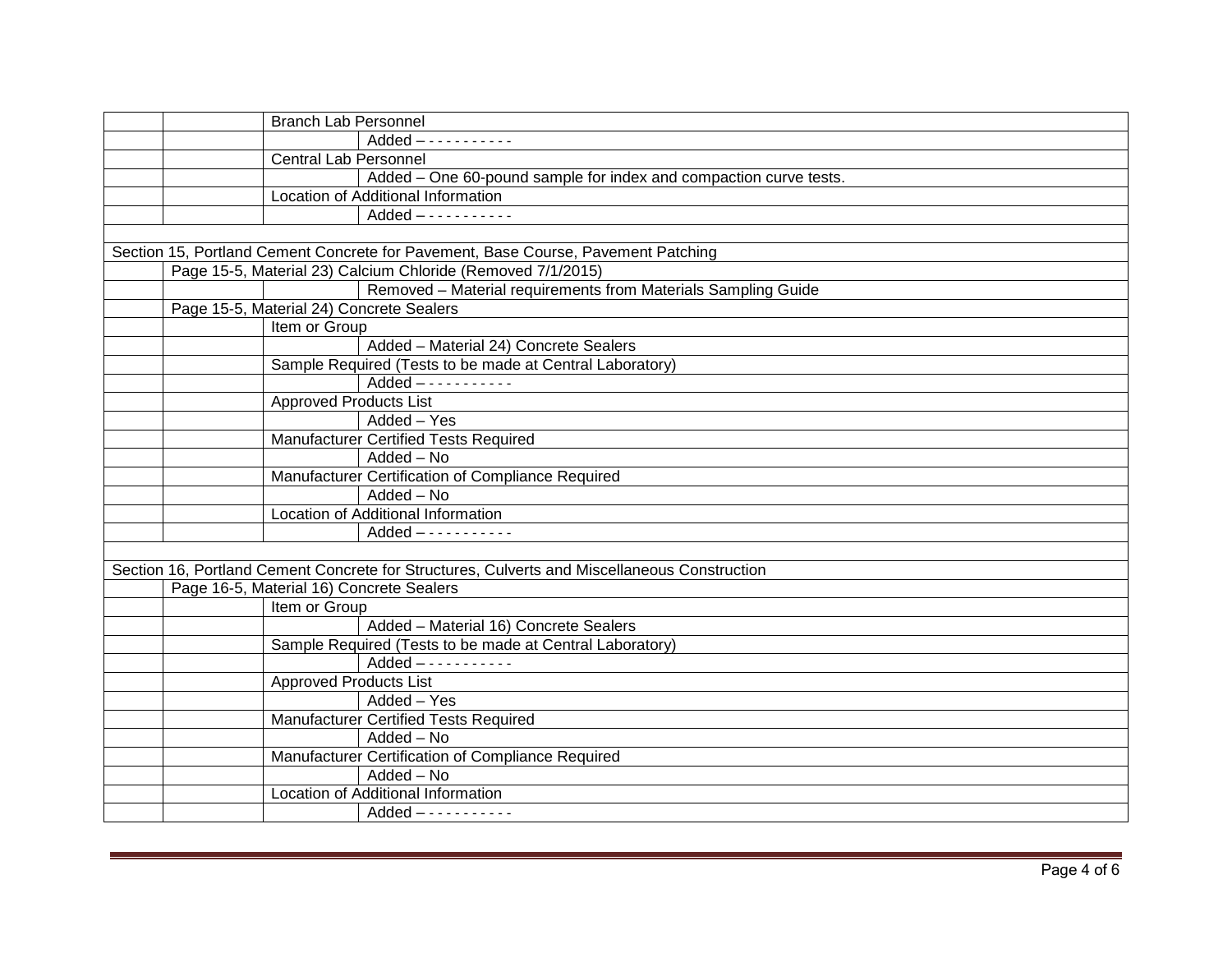| Section 23, Traffic Control                                                                                        |  |  |
|--------------------------------------------------------------------------------------------------------------------|--|--|
| Page 23-2, Material 12) Permanent Pavement Marking, Type Paint                                                     |  |  |
| Sample Required (Tests to be made at Central Laboratory)                                                           |  |  |
| Removed – Yes, A minimum of one quart sample of each color when the color's pay quantity exceeds 5,000             |  |  |
| linear feet.                                                                                                       |  |  |
| $\overline{\mathsf{Added}} - \mathsf{No}$                                                                          |  |  |
| Page 23-2, Material 13) Glass Beads for Permanent Pavement Marking, Type Paint                                     |  |  |
| Sample Required (Tests to be made at Central Laboratory)                                                           |  |  |
| Removed – Yes, A minimum of one quart sample of each color when the color's pay quantity exceeds 5,000             |  |  |
| linear feet.                                                                                                       |  |  |
| Added - No                                                                                                         |  |  |
| Page 23-2, Material 14) Temporary Pavement Marking Tape, Temporary Pavement Marking, Removable Wet Reflective Tape |  |  |
| Item or Group                                                                                                      |  |  |
| Added - Material 14) Temporary Pavement Marking Tape, Temporary Pavement Marking, Removable Wet                    |  |  |
| <b>Reflective Tape</b>                                                                                             |  |  |
| Sample Required (Tests to be made at Central Laboratory)                                                           |  |  |
| Added - No                                                                                                         |  |  |
| <b>Approved Products List</b>                                                                                      |  |  |
| Added - Yes                                                                                                        |  |  |
| <b>Manufacturer Certified Tests Required</b>                                                                       |  |  |
| Added - No                                                                                                         |  |  |
| Manufacturer Certification of Compliance Required                                                                  |  |  |
| Added - No                                                                                                         |  |  |
| Location of Additional Information                                                                                 |  |  |
| $Added$ - - - - - - - - - - -                                                                                      |  |  |
| Page 23-2, Material 15) Temporary Pavement Marking Tape, Removable Black Tape                                      |  |  |
| Item or Group                                                                                                      |  |  |
| Added - Material 15) Temporary Pavement Marking Tape, Removable Black Tape                                         |  |  |
| Sample Required (Tests to be made at Central Laboratory)                                                           |  |  |
| Added - No                                                                                                         |  |  |
| <b>Approved Products List</b>                                                                                      |  |  |
| Added - Yes                                                                                                        |  |  |
| <b>Manufacturer Certified Tests Required</b>                                                                       |  |  |
| Added - No                                                                                                         |  |  |
| Manufacturer Certification of Compliance Required                                                                  |  |  |
| Added - No                                                                                                         |  |  |
| Location of Additional Information                                                                                 |  |  |
| $Added$ - - - - - - - - - - -                                                                                      |  |  |
|                                                                                                                    |  |  |